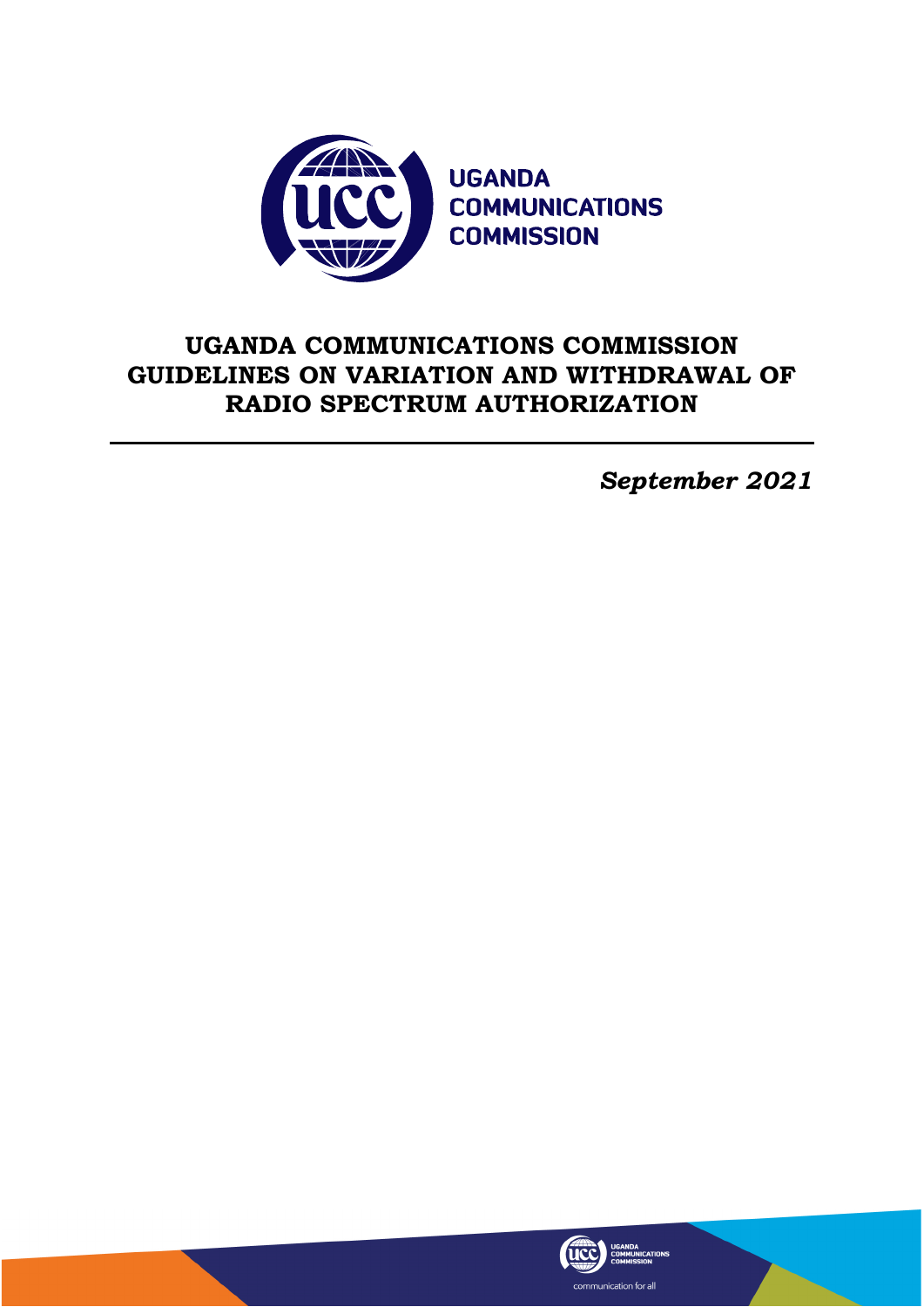# *1. INTRODUCTION*

The Radio Spectrum is a limited resource that is a prerequisite to the operation of radio communication services. It is therefore essential that the assigned radio frequency spectrum is used optimally and in compliance with the terms and conditions of the respective authorization issued for grant of the use of the same.

Uganda Communications Commission (the Commission) has developed these guidelines to facilitate the fulfilment of provisions of sections 5(1), 24, and 25 of the Uganda Communications Act of 2013 (the Act) towards the realization of maximum social-economic benefit from the available radio frequency spectrum.

The authority to develop this guide is derived from among others, Sections 5(1)(c) and 25(1)(b) of the Uganda Communications Act, 2013 (the "Act"), the Uganda Communications (Licensing) Regulations for radio communication services and installation and operation of radio communications services' equipment.

### *2. AMENDMENT*

These guidelines shall be subjected to periodic reviews to enable inclusion of any changes as a result of evolution in the radio communications industry, changes in policy or regulatory direction as well as emerging regional and international best practices.

# *3. OBJECTIVE*

The objectives of this guide are to;

- *i)* improve compliance to the provisions of the Act, regulations issued thereunder, and terms and conditions for radio frequency spectrum assignment;
- *ii)* promote optimal utilization of assigned radio frequency spectrum to extract the utmost social-economic benefit. Optimal in this case refers to the most favourable use of the spectrum in terms of maximization of its technological, social, and economic value. This includes but is not limited to, efficient use, equitable and affordable access, innovation, and competition.

# *4. INTERPRETATION*

The terms in this guide shall carry the interpretation used in the Uganda Communications Act of 2013 and the respective radio regulations, unless the otherwise defined below;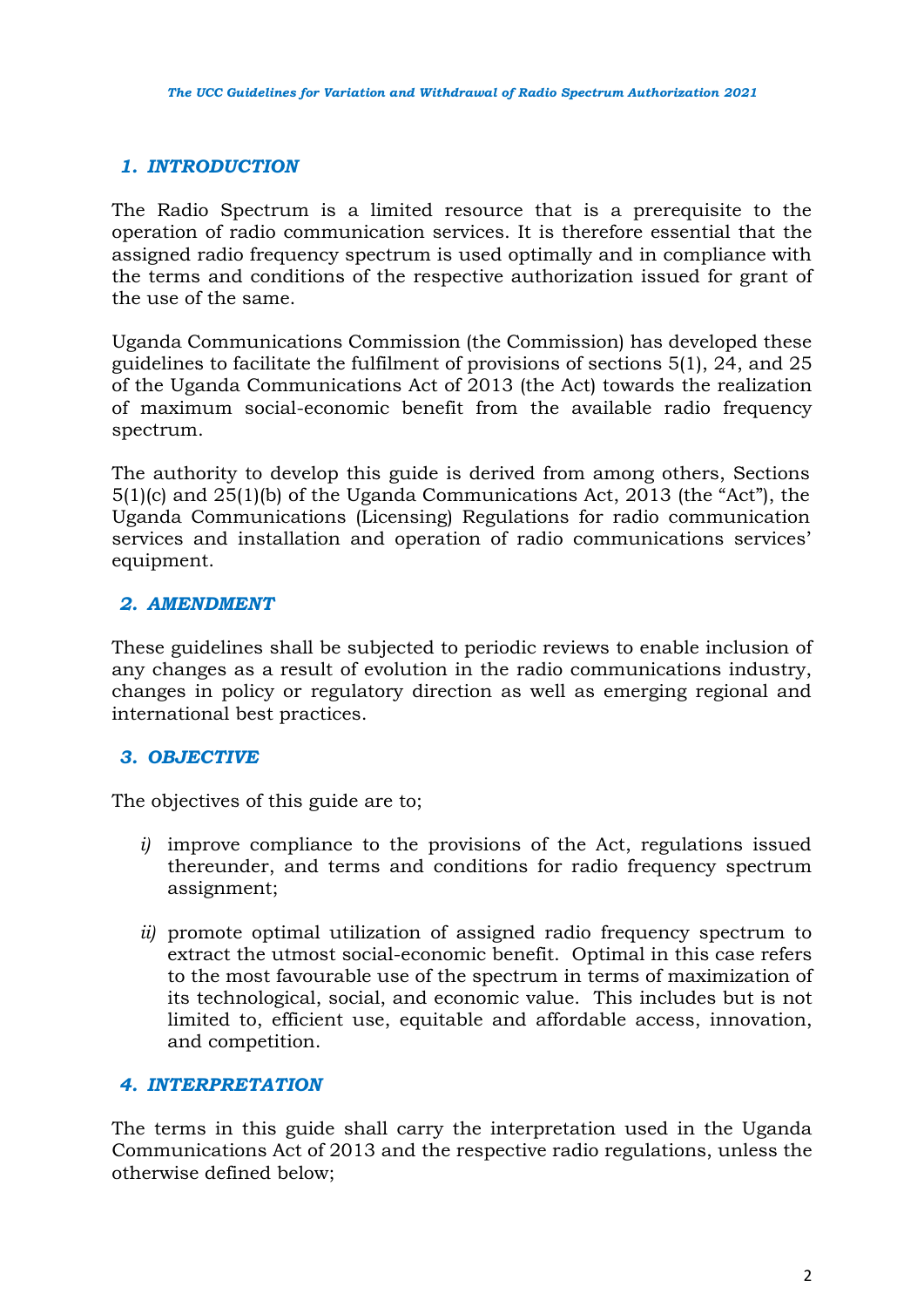*"Act"* means the Uganda Communications Act of 2013;

*"Assigned frequency"* means the centre of the carrier frequency band assigned by the Commission to a radiocommunication station;

*"Assigned frequency band"* means the frequency range within which the emission of a radio-communication station is authorized;

*"Minister"* means the minister responsible for communications in Uganda;

*"Operational License";* shall refer to the grant to a person the permission to:

- establish and operate communication apparatus or infrastructure under sections 21 and 22 of the Act, or
- broadcast under section 27 of the Act.

*"Radio Spectrum"* refers to the electromagnetic waves in the range of 3KHz to 3000GHz;

*"Stakeholders"* all parties with an interest in the spectrum resource either directly or indirectly;

**"Spectrum Assignee"** shall refer to a person (*natural or legal*) to whom the right to use the assigned radio frequency spectrum has been granted.

*"Spectrum Authorisation"* shall refer to the grant to a person the right to use the specified frequency including installing and operating a radiocommunication apparatus/station on the assigned radio frequency or frequencies at a specified location or within a defined geographical area, under the specified terms and conditions;

*"Spectrum Authorization Variation"* means the modification of any of the provisions of the spectrum authorization.

*"Spectrum Authorization Withdrawal"* shall refer to the cancellation of the right to use the respective spectrum.

# *5. APPLICABLE LEGISLATION AND REGULATIONS*

*This guide shall be applied together with the following statute and frameworks.*

- *i)* The provisions of the Act 2013 including, sections 5 (1)(c), and 25;
- *ii)* The Uganda Communications (Licensing) Regulations 2019;
- *iii)* The Uganda Communications Commission Radio Spectrum Management Guidelines in force;
- *iv)* The Uganda Communications Commission Spectrum Assignment Framework 2019;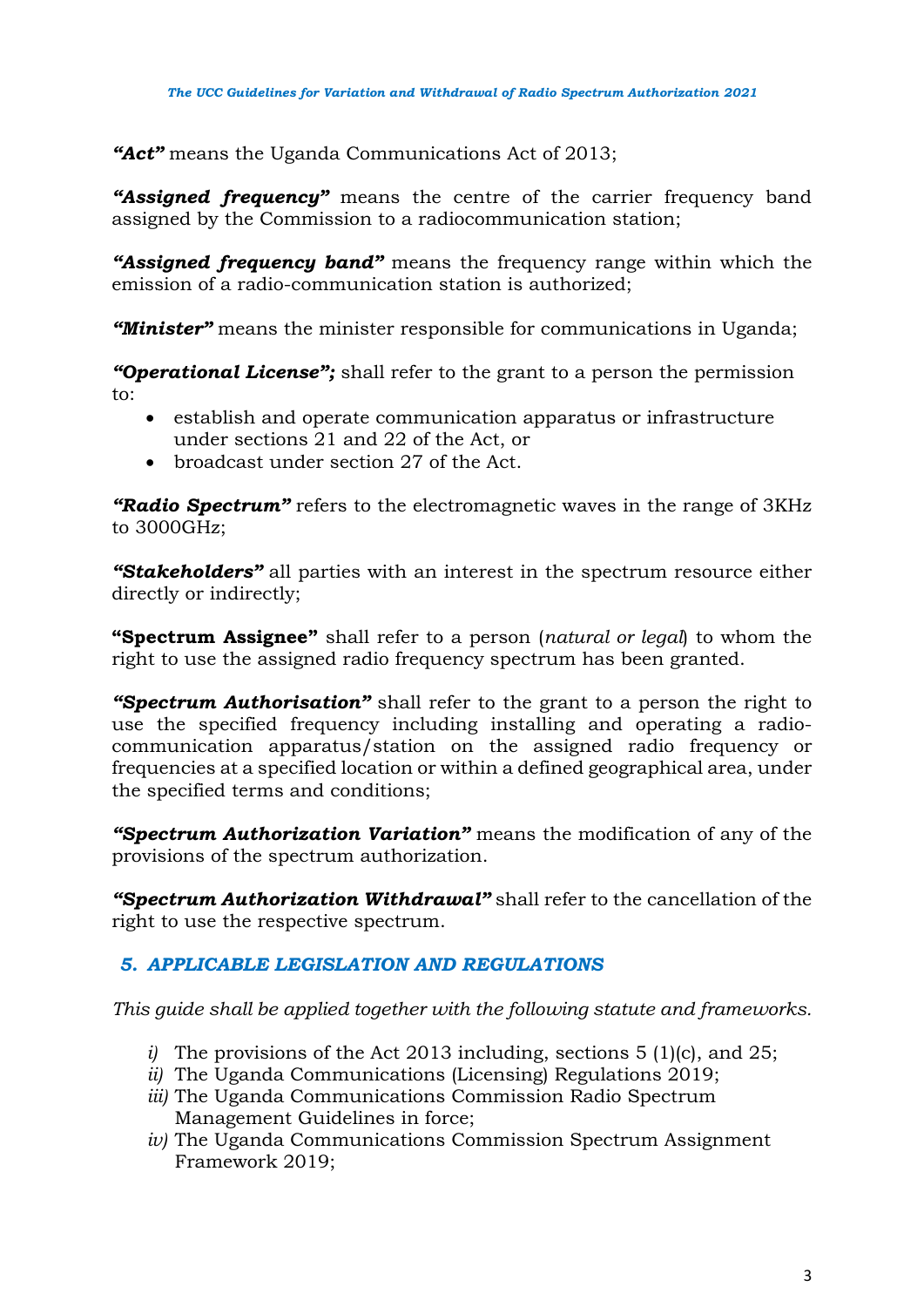- *v)* Any decisions or directives issued by the Commission however so described;
- *vi*) The terms and conditions outlined in the radio frequency spectrum authorizations.

### *6. SCOPE*

This guide outlines principles, practices, and procedures for variation and withdrawal of radiofrequency spectrum authorization in Uganda.

#### *7. APPLICABILITY AND EXCEPTION*

- *(i)* This guide shall only apply to the radiofrequency spectrum for which authorization is granted on an individual basis and not class/group-based authorizations;
- *(ii)* The guide shall however not apply to entities exempted under section *23 (b)* of the Act.

#### *8. SPECTRUM AUTHORIZATION VARIATION AND WITHDRAWAL MECHANISMS*

#### *8.1 Spectrum Authorization Variation*

- *(1)* The Commission may add to, or vary any of the terms and conditions of a radio frequency spectrum authorization or the assigned radio frequency spectrum therein to;
	- *(i)* avert or curb interference;
	- *(ii)* ensure the fulfilment of the objectives of the Act;
	- *(iii)* facilitate compliance with any other national law;
	- *(iv)* comply with any international commitments entered by the Commission or the Government of the Republic of Uganda.
- *(2)* The variation of a radio frequency spectrum authorization may include but is not limited to the following;
	- *(i)* the assigned frequency (ies);
	- *(ii)* the amount of authorized spectrum;
	- *(iii)* the duration of the authorization;
	- *(iv)* the geographical area covered by the authorization;
	- *(v)* the technical parameters associated with the authorization;
	- *(vi)* the addition or removal of any other terms and conditions of the authorization.
- *(3)* the Commission shall, before effecting the variation, assess the impact of the proposed variation on the quality of service and users of the radiocommunications service, taking into consideration;
	- *(i)* the nature of the use of the radio frequency spectrum in provision of the service;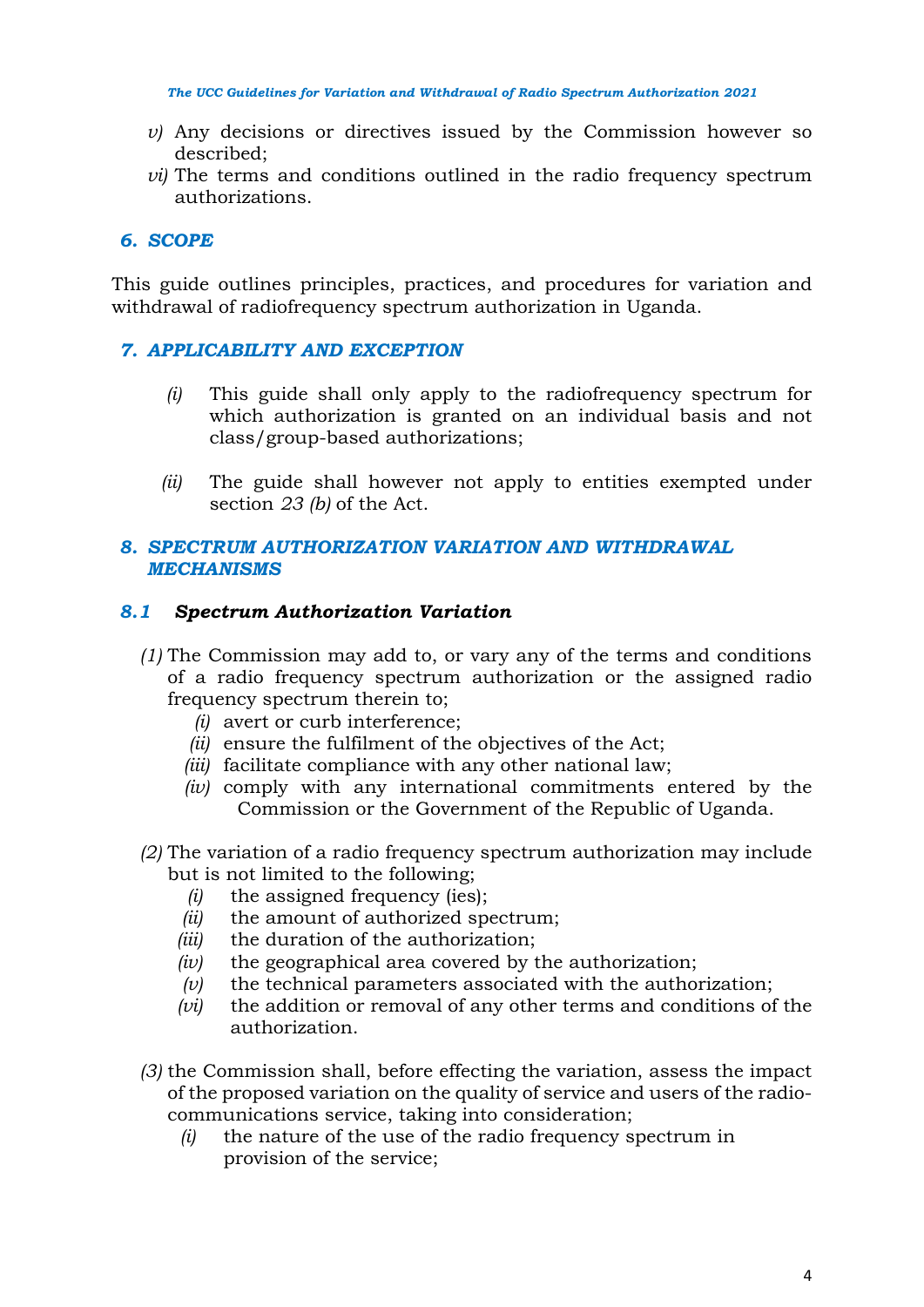- *(ii)* alternative radio frequency spectrum that may be used to provide the same service;
- *(iii)* the availability of substitutes or alternative technologies that can be used for the provision of the same or similar service;
- *(iv)* the likelihood that the variation would result in the best use of the spectrum.
- *(4)* Any variation of radiofrequency spectrum authorization shall be implemented in a manner that allows the assignee(s) what the Commission, in its judgment, shall consider being sufficient time within which any associated changes to the network, apparatus, stations, systems, or communication services should be made considering the purpose of the variation and the impact of any delays.

### *8.2 Spectrum Authorization Variation Procedures*

#### *8.2.1 Variation with Agreement*

Either the Commission or the radio spectrum Assignee may seek the agreement of the other party to various provisions of a radio frequency spectrum authorization.

#### *(a) Variation initiated by the Commission*

- *(1)* Such variation by the Commission may be necessitated, among others, to;
	- *(i)* align with changes in policy, the Act and/or regulations issued thereunder;
	- *(ii)* divest an entity resulting from a merger or acquisition of part of the spectrum holding to ensure balanced spectrum holding to curb spectrum concentration and mitigate anticompetitive effects
	- *(iii)* accommodate technology evolution and foster adoption of new technologies;
	- *(iv)* align to a change in or under the operational license or in the operations of the assignee;
	- *(v)* mitigate interference;
	- *(vi)* re-farm due to the international treaty.
- *(2)* Where in its judgment, the Commission determines that variation of a radio frequency spectrum authorization is required, it may before effecting the variation;
	- *i)* notify the particular radio frequency spectrum assignee in writing, or;
	- *ii)* publish the variation notice in an appropriate communication media if the required variation will affect other spectrum assignees operating in the spectrum band.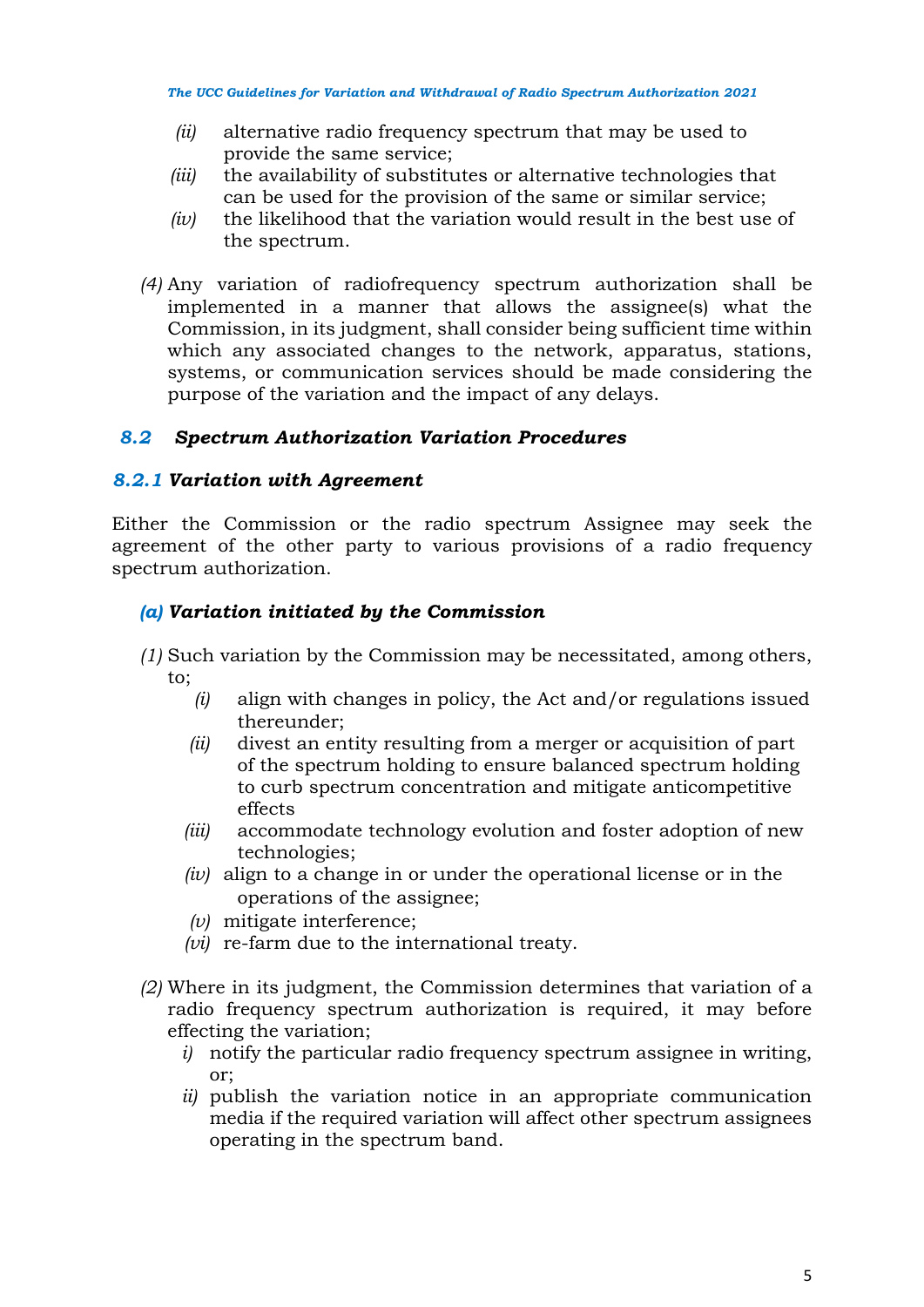- *(3)* The notification shall specify;
	- *i)* the intended purpose of the proposed variation, and;
	- *ii)* the period in which the assignee shall make a representation in respect to the proposal(s) made in the variation notice.
- *(4)* The Commission may specify a period not exceeding thirty (30) calendar days from the date of the notification, dependent on the urgency to effect the respective variation, in which the assignee may make representation in the proposed variation.

# *(b) Variation initiated by the Spectrum Assignee*

- *(1)* Such variation initiated by the assignee may be necessitated, among others, to facilitate
	- *i)* change in the operating geographical area or the location of installations,
	- *ii)* change in equipment or operational parameter (s);
	- *iii)* change in services or nature of operations of the assignee;
	- *iv)* change in ownership of the assignee;
	- *v)* introduction of new services or adoption of new technologies.
- *(2)* Where the spectrum assignee seeks the approval of the Commission to vary its spectrum authorization, the application shall specify;
	- *i)* the reasons for which the spectrum authorization variation request is being made;
	- *ii)* the impact of the requested spectrum authorization variation on the quality of the associated service and its users' experience;
	- *iii)* the preferred period in which the spectrum authorization variation should be made;
- *(3) Upon receipt of the notification in (2), the Commission shall;*
	- *i)* Evaluate the impact of the proposed variation on service provision and users and on other assignees;
	- *ii)* the Commission shall then communicate its position on the subject matter informed by the findings in *3(i)* above not later than sixty *(60)* calendar days from the date of the receipt of the notification.

# *8.2.1 Variation Without Agreement*

- *(1)* Subject to sections 5 (1) (c) and 25 of the Act, the Commission may, without the agreement of spectrum assignee vary the radio frequency spectrum authorization;
	- *a)* where either the Act or applicable regulations, have been amended in such a manner as to necessitate the variation of a radio frequency spectrum authorization;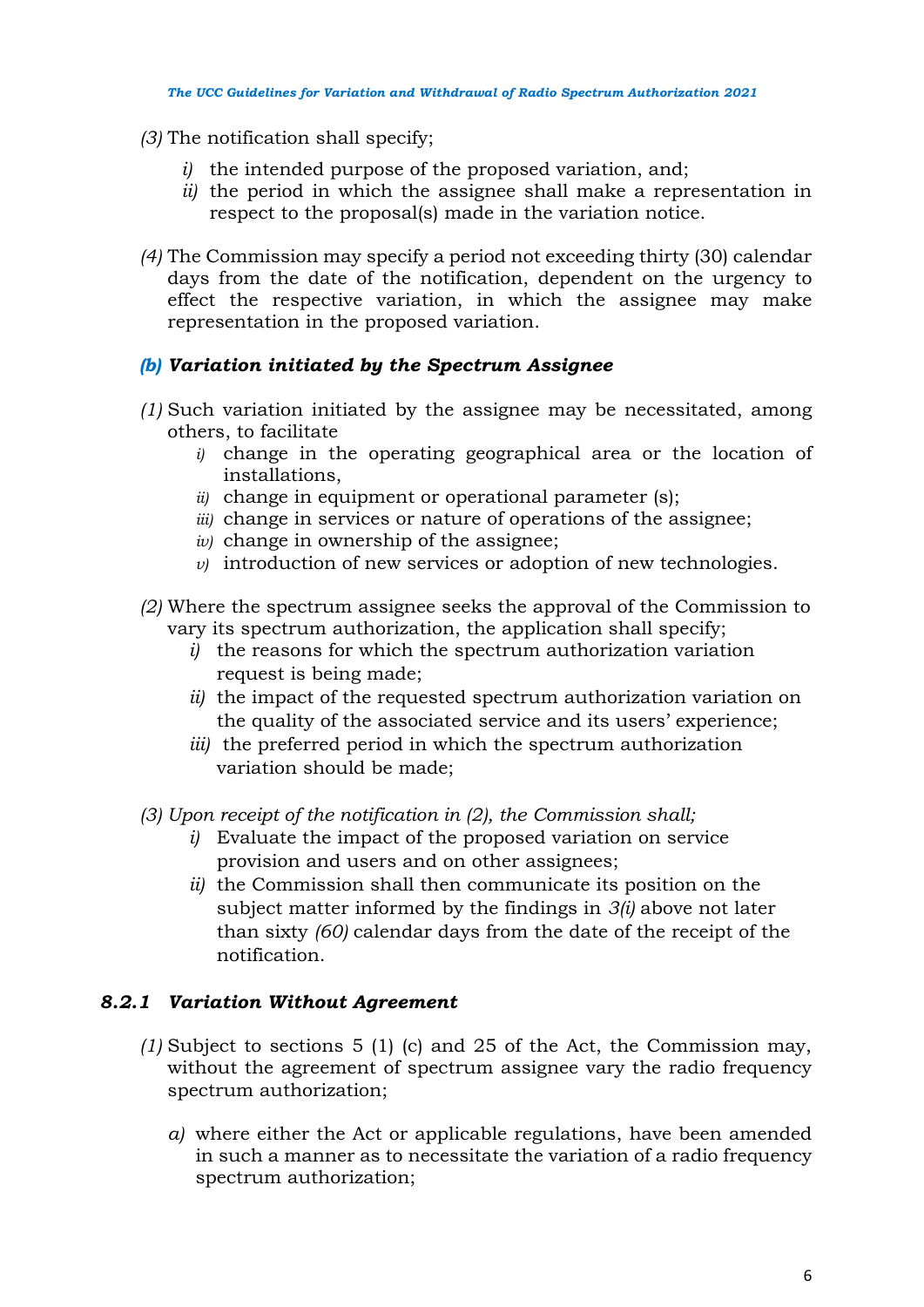- *b)* to align the radio frequency spectrum authorization to national laws, regulations, national frequency table of allocation, changes in licensed operations, or a directive issued by the Minister under the Act;
- *c)* for failure by the radio spectrum assignee to adhere to the obligations or commitments associated with the spectrum authorization;
- *d)* if the operations of the radio frequency spectrum assignee cause harmful interference to other operations within the band, adjacent bands, or to operations across the borders;
- *(2)* The Commission shall before effecting the variation, serve a notice giving justification and reasonable timelines in which the proposed variations shall be effected;
	- *a)* If any representation is received before the timelines specified in the notice, the Commission shall consider the representation provided, and shall either;
		- *i)* reject the representation (*with justification*); or
		- *ii)* amend the proposed variation in accordance with the representation provided or such manner, as the Commission deems appropriate, consistent with the Act, the Uganda Communications (Licensing) Regulations 2019, the national broadband policy 2018, and other prevailing radio spectrum management frameworks and guidelines.
	- *b)* In either case in *2(a)* above, the Commission shall issue a directive in writing to the spectrum assignee requiring that effect be given:
		- *i)* to the proposed variation as specified in the notice or;
		- *ii)* to the variation as amended by the Commission within the specified timelines;
	- *c)* Any spectrum assignee aggrieved by the decision of the Commission in *2(b)* above may, within fourteen *(14)* calendar days of receipt of the directive, submit an appeal to the Commission. The grievance handling mechanism under section 9 herein shall apply.
	- *d)* Where the variation is occasioned by 8.2.1(*1)(c),* consideration of representation in subsection 8.2.1(*2((a)* above may result into;
		- *i)* prescribing time during which the assignee shall be required to remedy the offending act or conduct;
		- *ii)* require the operator to pay a fine not exceeding the equivalent of ten percent of its gross annual revenue or;
		- *iii)* both *i) & ii)* above.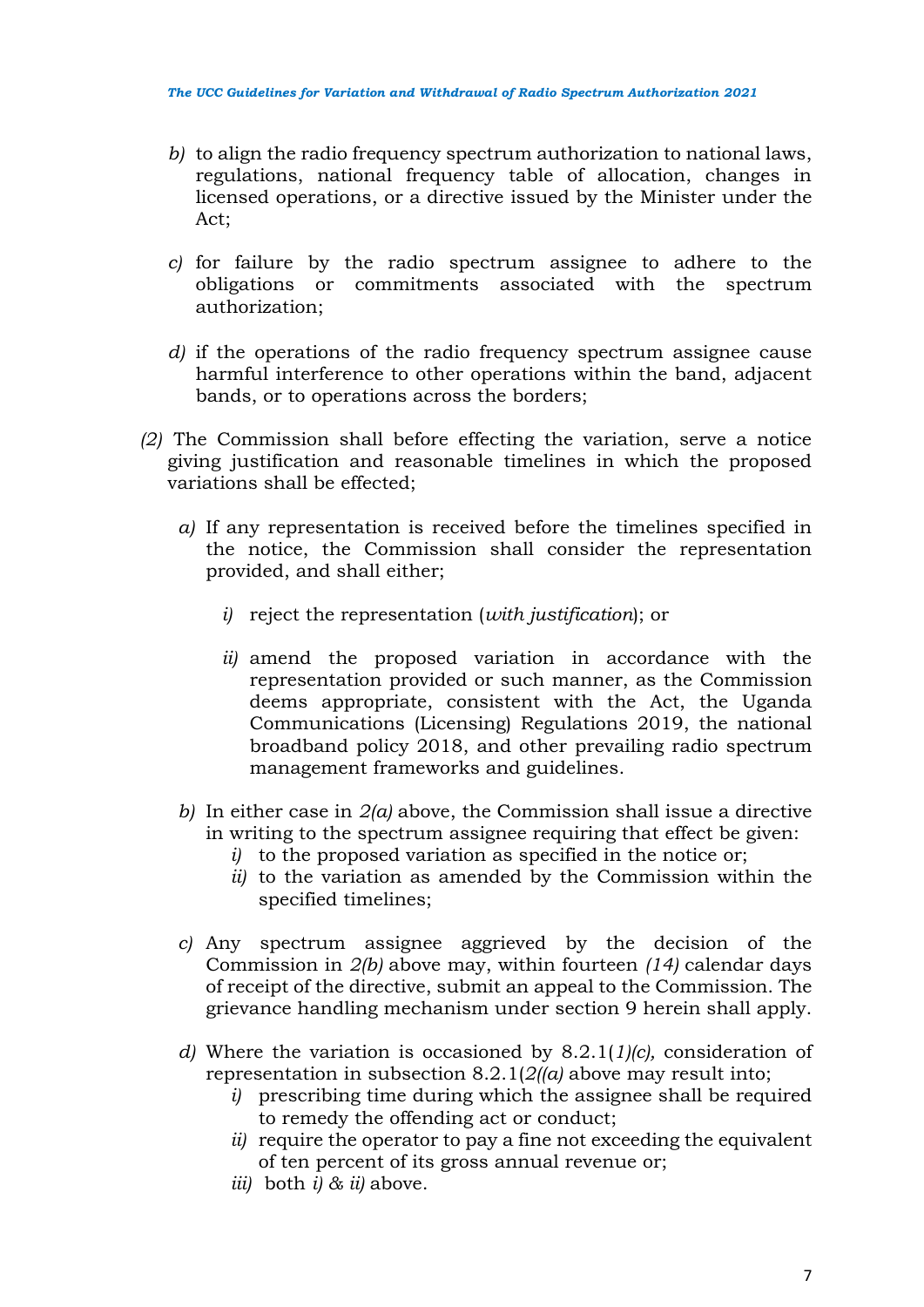# *8.3 Withdrawal of Spectrum Authorization*

The Commission may withdraw a radio frequency spectrum authorization, including any specific exemption(s), waiver(s), or special consideration (for experimenting (s), a pilot(s), or a demonstration(s) associated with or independent of the running authorization.

## *8.3.1 Withdrawal of an Exemption or Waiver*

- *a)* The Commission may withdraw any standing or applicable exemption(s) or waiver(s) or special consideration previously issued by written notice to the holder of that exemption(s), waiver(s) or special consideration;
- *b)* The withdrawal notice in *a)* above may necessitate taking immediate action/effect where;
	- *i)* harmful interference is caused;
	- *ii)* the assigned radio frequency spectrum is used contrary to the associated terms and conditions or obligations;
	- *iii)* the national security and public safety are at stake;
	- *iv)* the need for alignment with changes in the national frequency table of allocation is required;

## *8.3.2 Withdrawal of Spectrum Authorization*

- *(1)* Without prejudice to any other measures that may be taken for noncompliance with the terms and conditions of spectrum authorization, the Commission may withdraw a radio frequency spectrum authorization on any of the following grounds;
	- *(i)* assignee enters liquidation or is otherwise declared insolvent or bankrupt by relevant government authorities;
	- *(ii)* upon withdrawal or expiration of the operational or service license associated with the radio spectrum authorization;
	- *(iii)* assignee has repeatedly breached the terms and conditions of the spectrum authorization;
	- *(iv)* for protection and preservation of national security;
	- *(v)* upon cessation of the need to use the radio frequency spectrum including but not limited to conclusion/end of associated research, pilot, or demonstration period;
	- *(vi)* where the spectrum assignee is using the spectrum to engage in or is supporting activities amounting to a treasonable offense under the Penal Code Act; or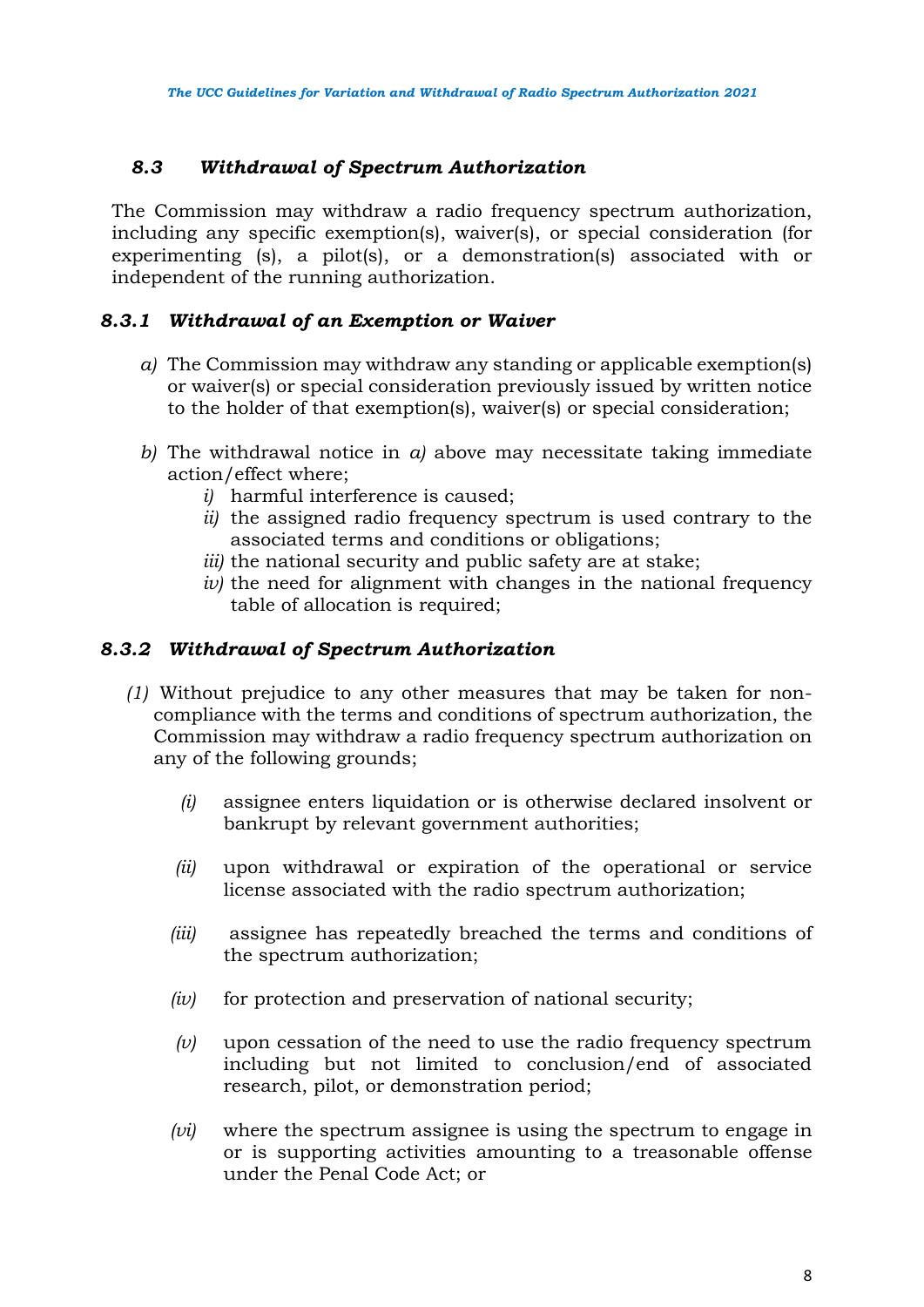- *(vii)* where the spectrum assignee has ceased to be an eligible person as determined by the Act or other relevant laws;
- *(viii)* upon the willful surrender of the radio frequency spectrum authorization by the assignee;
	- *(ix)* for failure to honor imposed fines, penalties, or other dues to the Commission within the prescribed period;
	- *(x)* for causing harmful interference to communications services in other jurisdictions across the borders of Uganda's national territory;
	- *(xi)* for implementing any changes in the technical specification or requirement under the authorization without prior approval from the Commission;
- *(xii)* for failure to geographically operate as specified in the spectrum authorization or confine operations within the authorized geographical area;
- *(xiii)* if the authorized spectrum is deemed no longer feasible for operation in the geographical region due to high potential for causing interference;
- *(xiv)* If for six (6) consecutive months for telecommunications service or three (3) consecutive months for broadcasting and other services, the assignee shuts off the services for which it was issued this spectrum authorization;
- *(xv)* Failure to return to the Commission, within the stipulated period, a signed undertaking to abide by the terms and conditions of spectrum authorization;
- *(xvi)* For non-payment or late payment of the annual fees for usage of the Assigned Radio Frequency Spectrum;
- *(xvii)* For underutilization or non-utilization of the assigned frequency as determined by the Commission based on the criteria specified by the Commission;
- *(xviii)* Failure by the assignee to bring into use the assigned radio frequency as stipulated in the radio frequency spectrum authorization;
- *(xix)* Failure by the assignee to establish and operationalize the radio frequency spectrum within the stipulated period from the grant of authorization to relocate;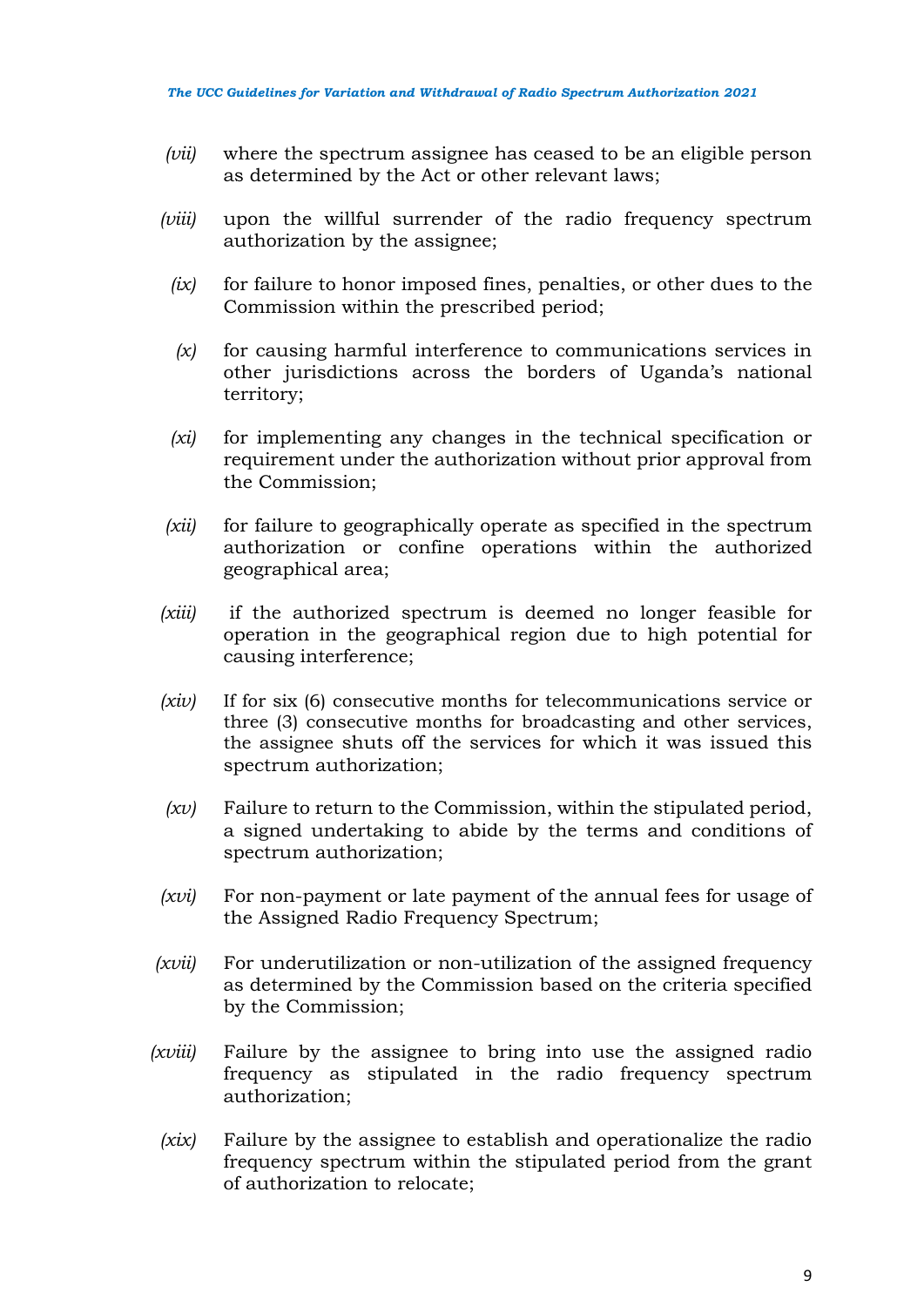- *(2)* The Commission shall before withdraw a radio frequency spectrum authorization, provide a notice to the assignee indicating;
	- *(i)* the reason for withdrawal;
	- *(ii)* a reasonable period in which the withdrawal will take effect;
	- *(iii)* the period for which a representation in respect to the proposed withdrawal may be made.
- *(3)* The Commission shall consider any representation submitted in response to the withdrawal notice and may accordingly proceed as had specified or as deemed necessary under the relevant provisions of the law.

# *8.4 Limitation of Liability*

The Commission shall not be held responsible in any manner for any damages suffered or expenses incurred by the radio frequency spectrum assignee as a result of any variation to the terms and conditions or withdrawal of the radio frequency spectrum authorization.

## *9. GRIEVANCE HANDLING MECHANISM*

- *(a)* A spectrum assignee may refer to the Commission any grievance caused under any section of these guidelines;
- *(b)* The Commission shall consider and respond to the received grievance(s), taking account of the reasons expressed therein and/or rationality, not later than sixty (60) calendar days from the date of receipt, except in exceptional circumstances;
- *(c)* In considering a grievance, the Commission shall be entitled to request and receive all such necessary information as may be required to decide;
- *(d)* The decision of the Commission shall be binding;
- *(e)* The consideration by the Commission of a grievance shall not prejudice the aggrieved party to refer the matter to the Communications tribunal or courts of law.